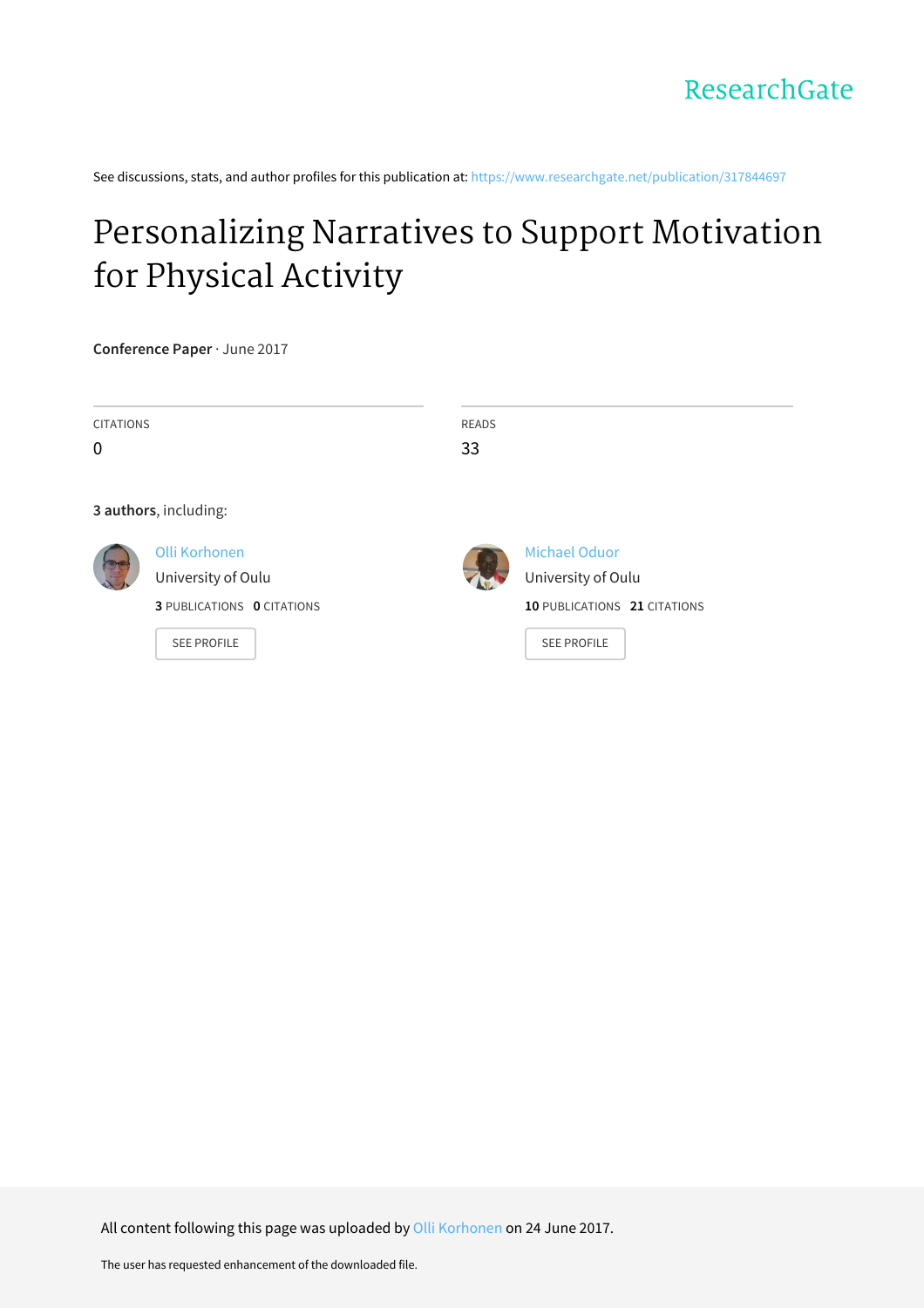#### **30th Bled eConference**

### **Digital Transformation – From Connecting Things to Transforming Our Lives**

June 18 - 21, 2017; Bled, Slovenia

# **Personalizing Narratives to Support Motivation for Physical Activity**

#### **Olli Korhonen**

University of Oulu, Finland

olli.korhonen@oulu.fi

#### **Michael Oduor**

University of Oulu, Finland

michael.oduor@oulu.fi

#### **Minna Isomursu**

IT University of Copenhagen, Denmark

miis@itu.dk

#### **Abstract**

*Technology supporting motivation for physical activity has been a common theme for researchers and companies during the last decade. Mobile devices and applications with diverse features provide novel and personalized ways to motivate users for healthier lifestyles. Features*  like goal orientation and self-monitoring are common for activity and emotion tracking *applications, and lately there has been interest also in the use of narratives. Consequently, in this study we evaluate through a qualitative study how narratives are used to motivate physical activity. We analyze both user and system-specific characteristics using nexus analysis and conclude with three techniques for personalizing narratives.*

**Keywords:** Personalization, Narratives, Motivation, Physical Activity, User Experience, Nexus Analysis

## **1 Introduction**

Being physically active is not only beneficial for an individual, but also for the society (Kranz et al., 2013). Modern world health problems like obesity have become common (Campbell, Ngo and Fogarty, 2008; Consolvo et al., 2006) and people are facing difficulties in maintaining physical activity in their everyday lives (Consolvo et al., 2006) which emphasizes the possibility of encouraging more active lifestyles by changing individual exercise habits. Thus, it is evident that people should be encouraged and motivated to maintain their mobility behavior. In recent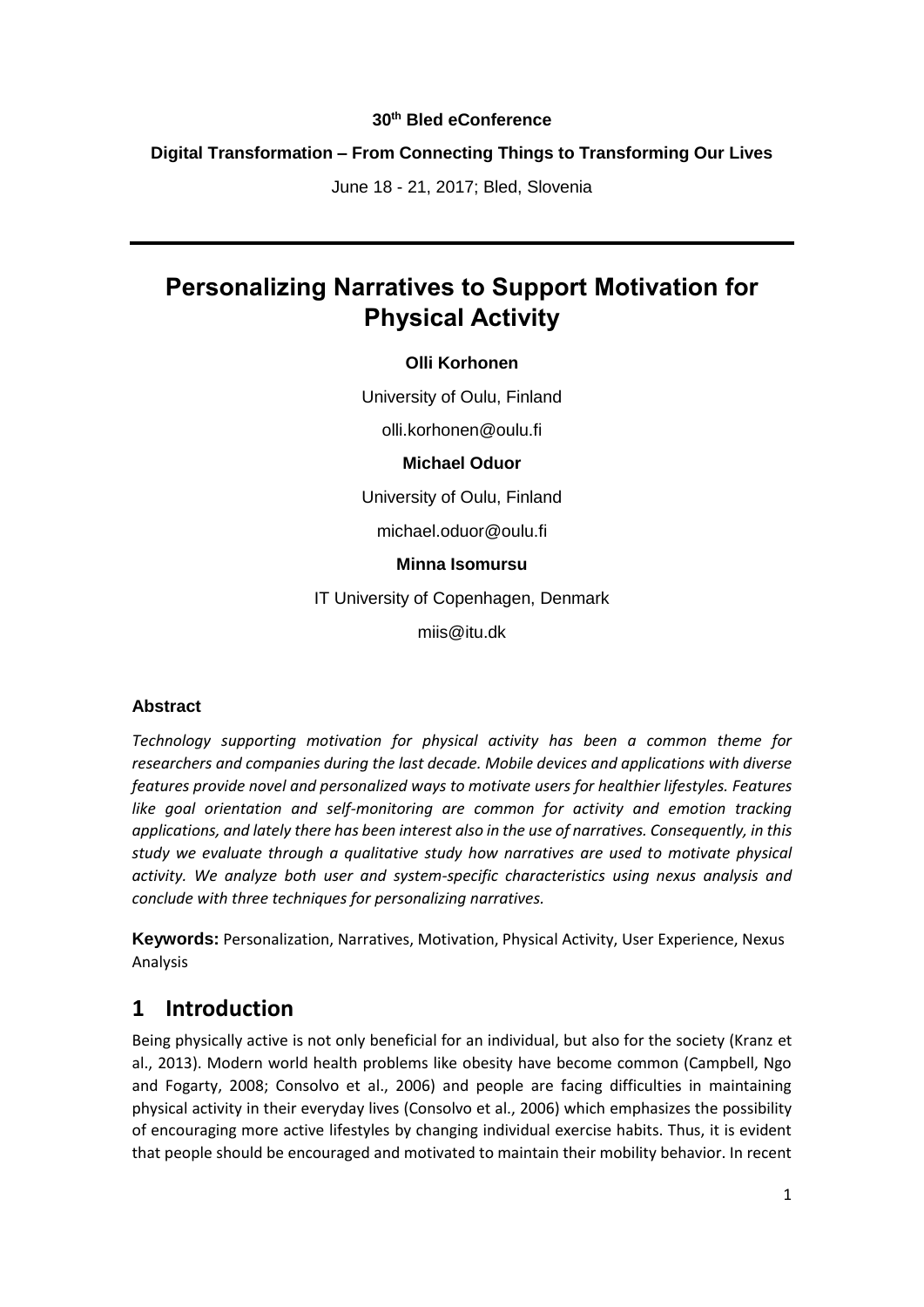years, a number of mobile devices and applications that aim at supporting people in their athletic endeavors and other physical activities have emerged and these applications, with various tracking features, encourage people to exercise more (Ahtinen et al., 2008). These exercise applications provide opportunities for personalized health services, which make use of digital data in proactive and personalized ways (Häkkilä et al., 2015).

In this study, we examine the use of narratives in motivating users to engage in physical activity. We collected data using participatory observation, a focus-group, and semi-structured interviews, after which we analyzed users' reasons and motivations for exercising and use of the exercising application applying a nexus analysis (Scollon, 2004) approach. With nexus analysis, the aim is to deepen the understanding of the qualitative data collected (Molin-Juustila et al., 2015). The concept of user experience is widely applied in the fields of human-computer interaction (HCI) and interaction design and it is used for collecting subjective experiences, comprising the interaction between people and products (Forlizzi and Battarbee, 2004). By analyzing these experiences, we search for techniques for personalizing narratives. Our research increases the understanding of narratives as a motivational strategy and their impact on individuals' motivation.

# **2 Related Work**

As modern life has increasingly been intertwined with digital technology, leisure activities are an important arena that have seen a lot of digitalization (Eklund, 2015). In recent years, for example, sports and overall wellbeing are topics receiving increased interest from research as well as from industry (Buttussi, Chittaro and Nadalutti, 2006). For this reason, both software developers and the general audience should be aware of the various ways of and the approaches to how people may be, are being, and will be influenced through the design of computer systems (Oinas-Kukkonen, 2013).

The HCI community has strived to promote wellbeing by developing applications and technologies that monitor and track users' activities. This has mainly been through use of theoretical frameworks derived from persuasion and social psychological theories, which make use of behavioral components like regular feedback and reminders to users in their physical activities (Maitland and Siek, 2009).

A related concept, gamification, the application of game design elements in non-game contexts (Deterding et al., 2011) has also become prevalent. Gamification can have a positive impact in health and wellbeing (Johnson, et al., 2016) and there have been increasing interests in using game principles in non-game contexts to make a challenging activity, such as exercising, more enjoyable and integrated into the users daily lives (Goh and Razikin, 2015).

One basic element in gaming are narratives. In gaming, narratives are used to structure games into logical series'. Unlike traditional narratives in movies, for example, which are linear and fixed, in games, players interact with the narratives, and the structure of the narratives is typically nonlinear (Qin, Patrick Rau and Salvendy, 2009).

Among the motivations for exercise is usually a discrepancy between the desired and actual lifestyle, and technology is used to support people towards a lifestyle they would like to lead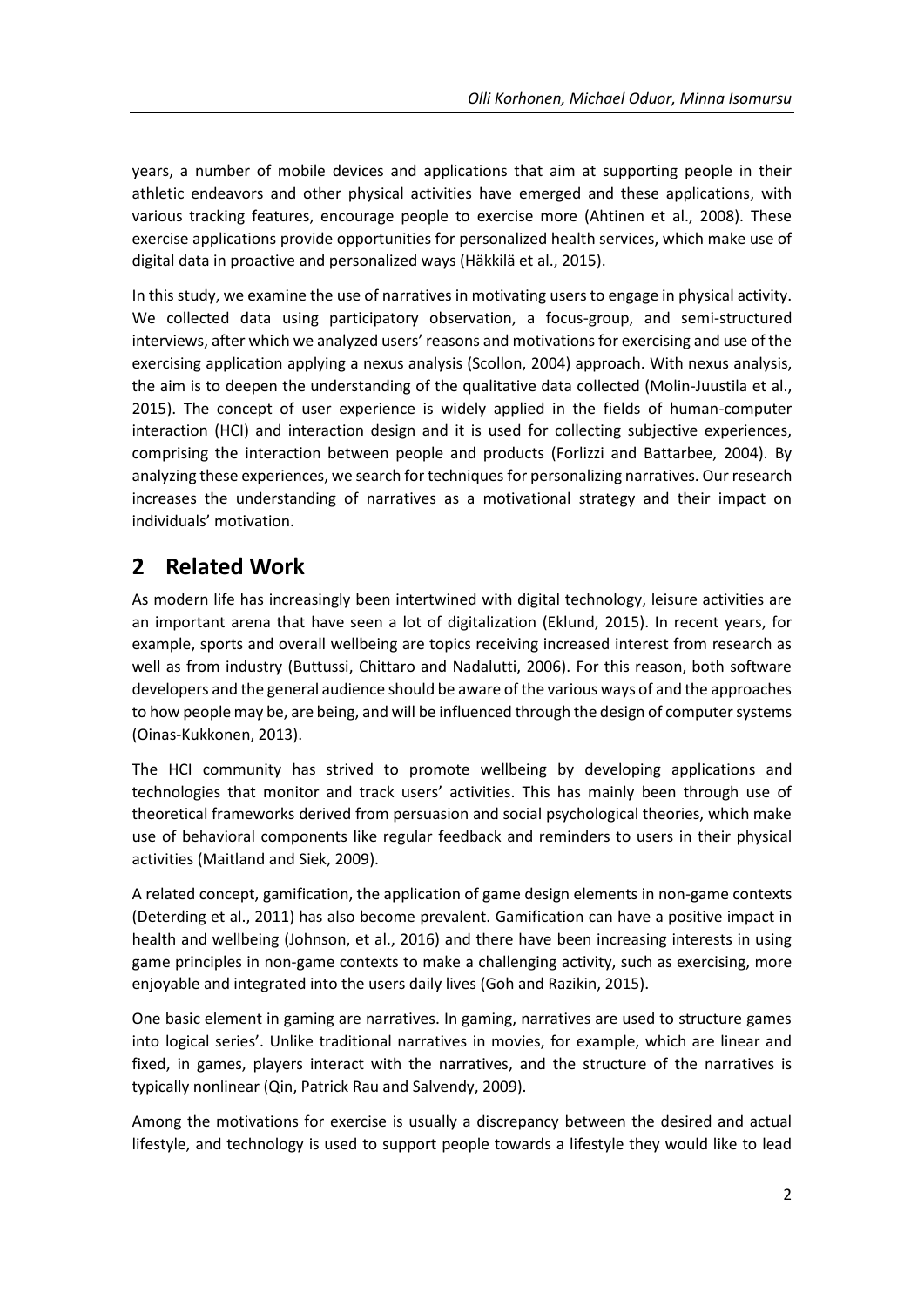(Consolvo, McDonald and Landay, 2009). Motivation is an essential feature in exercising as it highlights individual differences in behaviors when engaging in exercise (Patel and O'Kane, 2015). Using exercise applications is a complex mix of motivation towards exercising, satisfaction towards the application, external pressure, and actual effect of the usage of the application (Ahtinen et al., 2009).

In this study, we consider both intrinsic and extrinsic motivation (Vallerand and Losier, 1999). Intrinsic motivation refers to exercising for internal reasons like fun and pleasure. Extrinsic motivation emphasizes the role of external factors in motivating behavior. For example, exercising because of the expectation of a reward (Vallerand and Losier, 1999). Recently, motivational factors for exercising have been studied, for example, in the context of young adults doing physical activity (Capel et al., 2015). Capel et al. (2015), found that goal achievement, staying healthy, and social aspects were the key motivational factors for adolescents. More sustainable motivational factors have been studied by Fritz et al. (2014) where the authors interviewed users that had been using persuasive technology devices constantly for at least three months. The authors found that, routinized usage, integration to daily life, numerical feedback, and awareness of the value provided were the key factors that motivated users towards a more sustainable use of technology (Fritz et al., 2014).

# **3 Research Methodology**

The research method applied in this study is nexus analysis (Scollon, 2004), a research strategy that uses discourse analysis and other methods well-suited for studying complex social action. In nexus analysis, each social action is thought to be mediated by the *interaction order*  (relationships and power structures) among participants in a particular environment; the *historical body*–previous knowledge, experience, attitudes, and assumptions that the participants bring into the action; and, the *discourses in place*, that is, the discourses that are associated with or embedded in the scene of the action (Scollon, 2004). In this study, the concepts of historical body and interaction order are used in our analysis.

## **3.1 Study Context**

The artefact under examination is *Zombies, Run!<sup>1</sup> Zombies Run*! is an exercise application that is available for mobile devices through Google Play and Apple's App store. It is a running game with zombies as a survival story, is meant to be an immersive adventure, and "*the game takes the player into a post-zombie-apocalypse world*" (Southerton, 2013). The idea is to be outdoors as the application is story-based and at certain intervals, during the story, one is instructed to do certain things. Users can pick a mission before they start their run or follow a predefined series of missions culminating in an entire season.

The unique characteristics related to apocalyptic narratives make the game as a good example of a gamification-based application (Helf and Hlavacs, 2016). The application includes gamification elements such as, rewards, distance challenges, points, as well as supplies to be collected during the runs. Runs can be synced online and progress can be shared in various social

1

<sup>1</sup> <https://zombiesrungame.com/>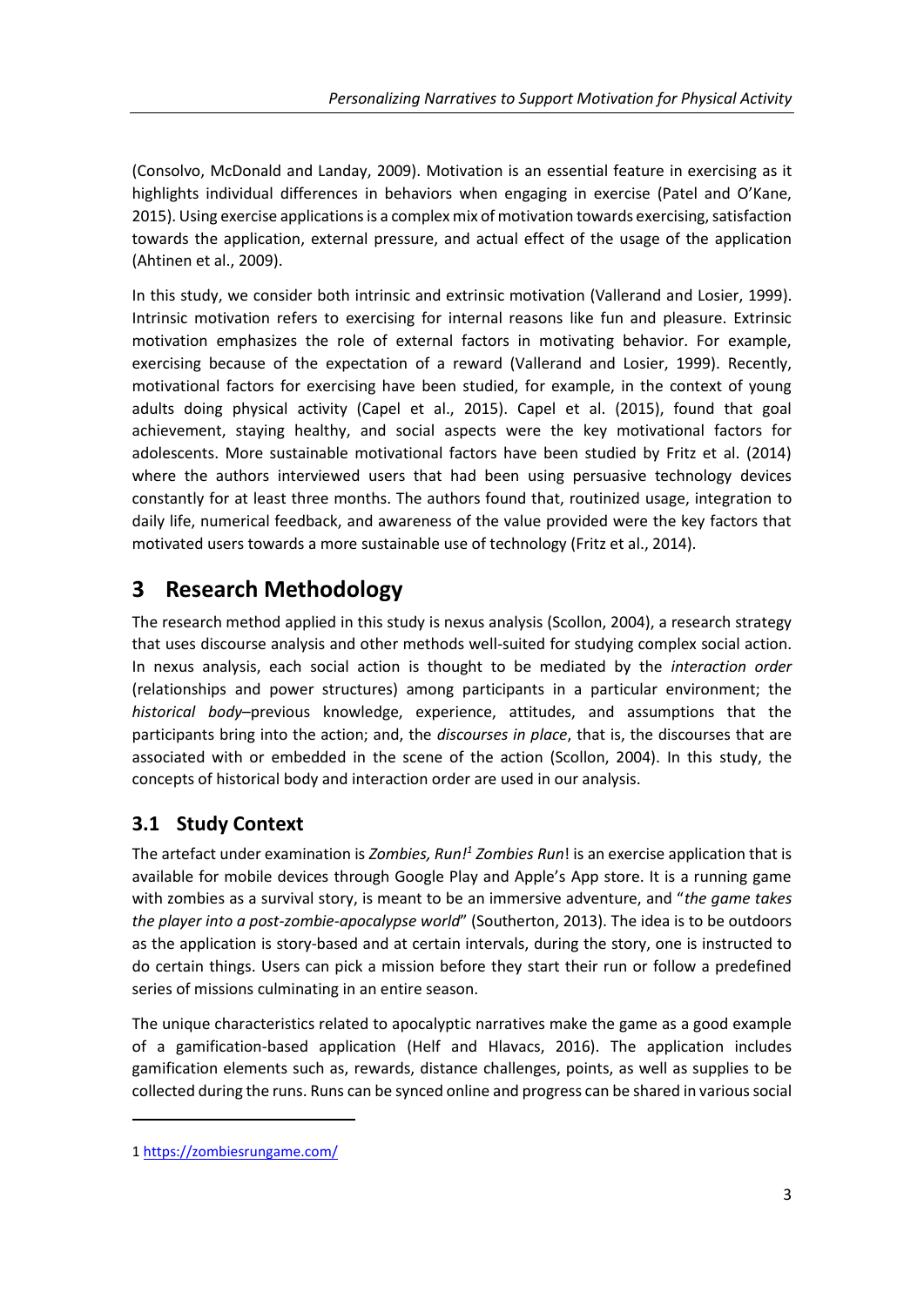media outlets like Facebook. *Zombies Run*! initially started as a premium service, but recently (in 2015) launched a freemium version–the basic application is free, but additional services and storylines that can improve the user experience come at a fee.

## **3.2 Data Collection and Analysis**

Six participants were recruited for this study. All participants were female postgraduate students. We were interested in studying the users' motivational factors for exercising, usage of the application, and to examine the role of narratives in motivating exercise. According to their level of familiarity with the application, participants were categorized into two groups: Experienced and Inexperienced (Table 1) and were assigned aliases that will be used henceforth to represent them. Inexperienced users had minimal or no prior experience with the application, whereas experienced users had been using the application for at least 2 months.

Multiple qualitative data collection methods were used for achieving methodological triangulation. Data was collected using three different methods: 1) a focus group which was video recorded, 2) semi-structured interviews, and 3) participant observations, where participants were asked to think aloud and also video recorded during exercise. Data collection occurred between September and November 2015 and recruitment was mainly done using snowball sampling (Patton, 2005).

| <b>Participant</b> | <b>Experience level</b> | <b>Data collection</b>                                |
|--------------------|-------------------------|-------------------------------------------------------|
| 1. Abbey           | Inexperienced           | Participant observation and focus group               |
| 2. Becky           | Experienced             | Focus group                                           |
| 3. Carla           | Experienced             | Focus group                                           |
| 4. Debbie          | Inexperienced           | Participant observation and semi-structured interview |
| 5. Ellen           | Inexperienced           | Semi-structured interview                             |
| 6. Felicia         | Experienced             | Semi-structured interview                             |

**Table 1:** Categorization of Participants and Data Collection

The focus group had 3 participants. One inexperienced user, Abbey and two experienced users, Becky and Carla. The focus group consisted of open-ended questions, starting from basic questions related to participants' motivations for exercise and covering exercising habits, role of technology in exercising, hindrances towards exercise and their experiences of *Zombies Run!* Following the focus group, participant observation (video recorded) while using the application and three semi-structured interviews, each lasting 40-60 minutes, were conducted. Interviews consisted of similar questions to those in the focus group, and the aim of recording was to capture users' authentic feelings and user experiences when using the application.

Interviews were transcribed and the data was analyzed using NVivo11 software. Data analysis process was twofold: first we identified, and categorized general discourses regarding motivations for exercising, and the role of narratives (and other application features) in exercising. Second, the concepts of interaction order and historical body (Scollon, 2004) were applied, in order to understand the motivations and the role of narratives more clearly.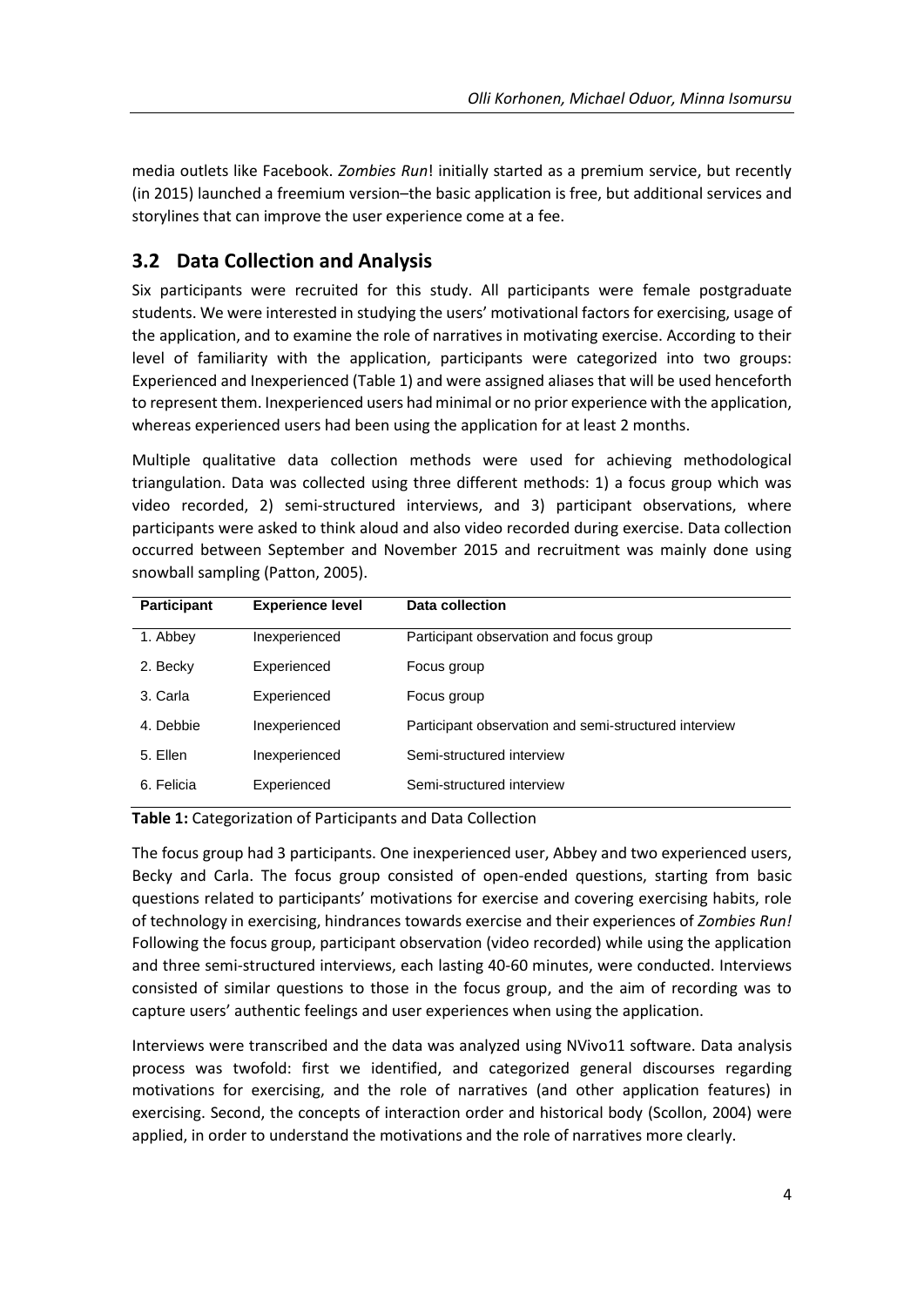# **4 Results**

Generally, all participants had positive thoughts about exercising, but some of them pointed out the need for extra motivation, which could be provided, for example, by exercise applications.

## **4.1 Historical Body**

Historical body refers to an individuals' background, experiences, beliefs and practices, which may influence their view of and interactions with different media (Scollon, 2004). Abbey, Debbie and Ellen (inexperienced users) had not used the application prior to the study, whereas Becky, Carla and Felicia (experienced users) had. Two of three experienced users participated in the focus group and one in a semi-structured interview.

*Abbey* regularly went to the gym, went jogging, and also walked. Due to her already active lifestyle, she felt that she did not need any extra motivation to exercise (or to use the application). As she had used other activity tracking applications, she was clear on what she expected from such applications. Narratives were not, for her, a compelling reason to use the application. *Debbie* was video recorded while jogging and participated in a semi-structured interview. She stated that she was physically active and exercised regularly, but at times finding time to exercise was a problem. Debbie also occasionally used activity tracking applications. *Ellen* participated in a semi-structured interview. She used to exercise in various (playing floorball, participating in group exercises, jogging) ways but the frequency had been decreasing due to tight time schedules and difficulties in starting to exercise again.

*Becky* participated in a focus group. She had been using the application for about half a year and prior to that she hardly exercised. The main reason for using the application was because it was different and she needed something interesting to get her to exercise regularly. The role of narratives was very important in her decision to purchase the application, as can be seen in the following quote:

#### "*I bought it (the application) because it is geeky and fun, and it sounded more interesting than other running apps*" (Becky).

*Carla* had been using the application for a longer period of time. She enjoyed the zombie genre and liked listening to the narratives. Prior to using the application, she was not very active and she stated that the application helped her to improve her exercise habits. The narratives and pre-set goals motivated her to exercise more because she saw pre-set goals as challenges that had to be completed, which she was incrementally able to do as illustrated by the comments below:

"*The 5k which I tried first is perfect for anyone who has not been running, but wants to start. You start with really small steps and in the first parts you just run for 30 seconds or something"*  (Carla).

"*It really improved my running a lot. I would say, within six months. In the beginning I would run for five kilometers, and after six months I could run twenty, so there is a big difference*" (Carla).

*Felicia* participated in a semi-structured interview. She stated that she was physically active but finds it difficult to be consistent. Her motivation to exercise was related to wellbeing as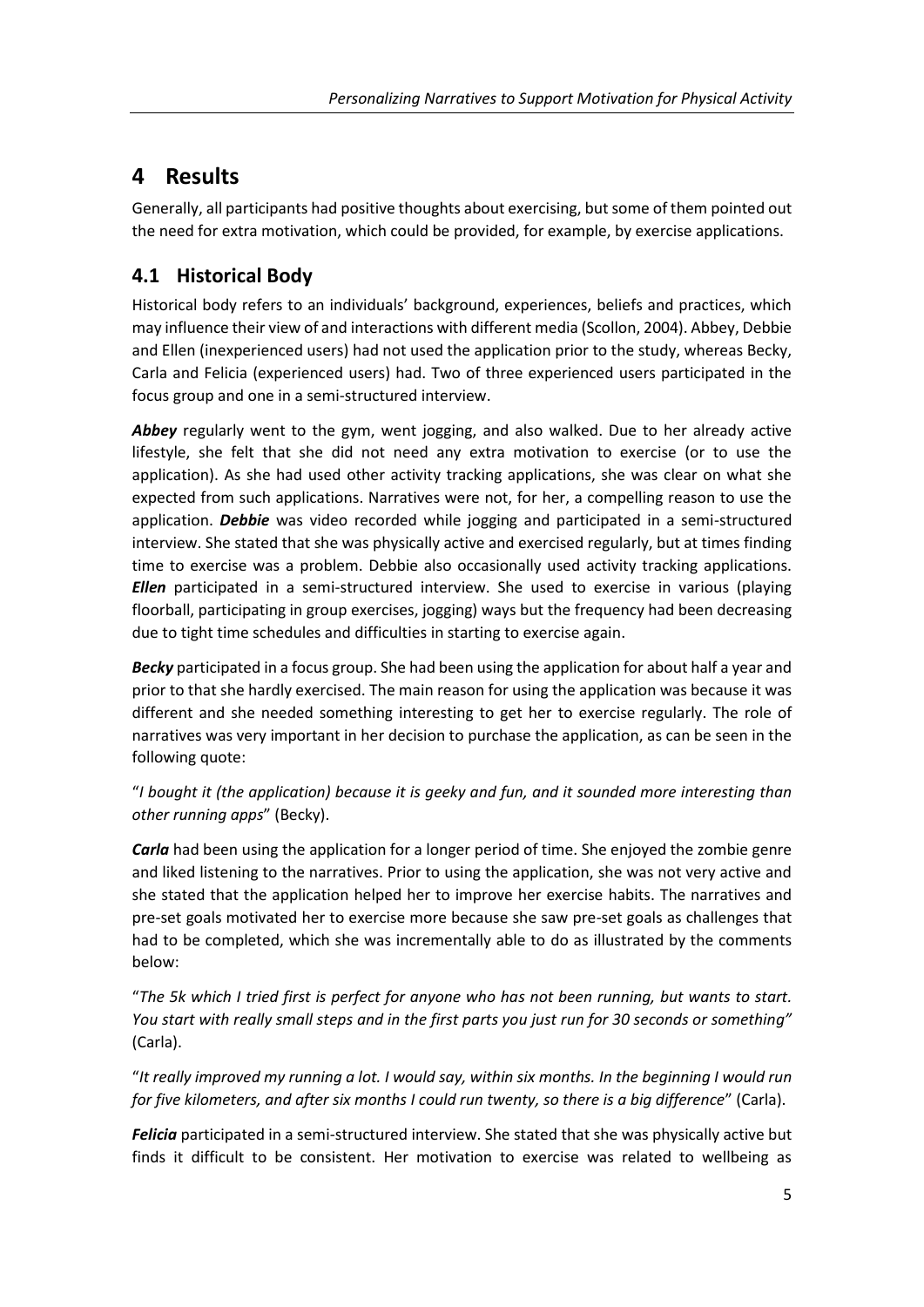exercising made her feel more energetic. Felicia mostly exercised alone because she wanted to focus on only that when doing it. The quote below illustrates this:

*"I like exercising alone. For example, if I go to gym, I try to go there as late or as early as I can, so that there is no one else. Also when running, I prefer to run alone"* (Felicia).

## **4.2 Interaction Order**

Interaction order is about how relationships and technical affordances (if within a technical environment) affect people's interaction. The interaction order entails studying how mediated actions occur: whether alone, in groups, the time, what precedes or triggers an activity and so on (Scollon, 2004). The different kinds of (social) interactions that can take place are supported or encouraged by different design/feature implementations and these in turn control or limit users' actions.

Other than supporting the primary intent, which is jogging, in *Zombies Run*!, there are game-like features where users collect various supplies that help protect from a zombie attack and can be used to rebuild one's virtual town. Users can also share information about their exercises via social media channels or via Runkeeper<sup>2</sup> that offers more social features<sup>3</sup> than *Zombies Run!* 

**Abbey** felt that the narratives in the missions were a distraction and they could be shorter. Although the narrative and game-like features are what initially attracted her to the application, **Becky** felt that they were not an integral part of the running experience. After using the application for a while, **Carla** and **Felicia** also stated that the narratives could be improved on by making them shorter or by reducing the time in between stories. There are long pauses in the stories when running that make it difficult to continually concentrate on a mission because one's focus is, every now and then, shifted away from a particular mission. Carla needed a distraction from the narratives because of the long pauses, and according to Abbey, the option of listening to music during the breaks in the mission was even more of a distraction as one had to switch between "*two states of mind"–* the joy provided by the music and the concentration needed in the mission. Abbey and Carla also felt that social features were not important for enhancing their experience of or engagement with the application. Becky, on the other hand, felt that social elements were important and a key feature needed to give her that extra motivation to exercise. For **Ellen**, a lack of actual interactivity in the stories negatively affected her experience with the application. All the participants felt that the virtual rewards did not add any value or interactivity to a mission and the running experience would have been the same with or without them. **Debbie,** and Ellen felt that it would have been much better if collecting or winning something in the mission would have been linked to a physical activity. For example, in order to win a firstaid-kit, one had to either increase their speed or do jumping jacks that were directly linked to the item collected.

-

<sup>2</sup> <https://runkeeper.com/>

<sup>3</sup> Not necessarily for interaction with other users, but to, for example, be able to see what others are doing or have done, their achievements, awards, to cooperate, to compete etc.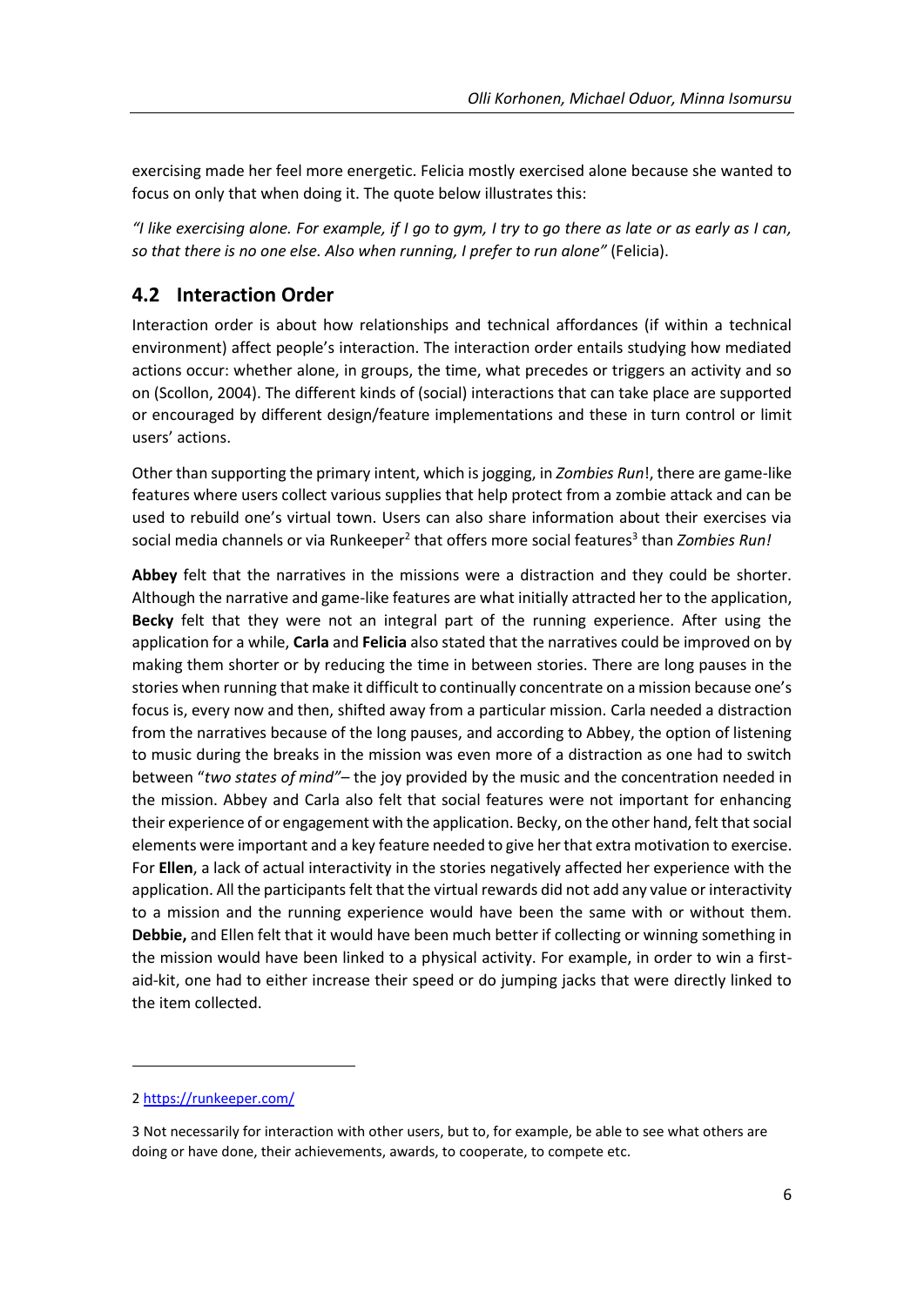# **5 Personalization of Narratives**

Nexus analytic concepts of historical body (life histories and experiences of the participants), and interaction order (relationships between participants engaged in social action) (Scollon, 2004; Molin-Juustila et al., 2015) enabled us to study narratives as a motivational feature. Instead of a generic narrative, narrative adaptation is one method for personalized gaming (Bakkes, Tan and Pisan, 2012). Personalized narratives are related to interactive storytelling, where the game content is personalized according to user preferences (Bostan and Marsh, 2010). We thus agree with Göbel et al (2010) that it is not feasible to create a narrative for each individual user. Therefore, based on our analysis, we propose three different narrative personalization techniques in the form of use cases.

## **5.1 Personalizing Narratives for Goal Achievement**

This technique proposes that narratives are personalized based on users' goals. Once the user sets a personal goal, narratives are personalized to support the achievement of that goal. By monitoring users, the system identifies that achieving a personal goal requires a longer run, for example, and by personalizing the narrative, the system systematically persuades users to achieve their goals. The following quotes present some of the user goals:

"*You have a certain goal for every exercise you do, and that gives structure to your exercise. I think that is one of the most motivating things for me. To have a certain specific goal*" (Ellen).

"*As for me, I think what I find motivating about running is the improving, getting faster, going further*" (Becky).

"*That is one motivation. Losing a little weight*" (Felicia).

"…*I have run for twenty-five minutes this week even though last week I could only run for fifteen minutes. The number of kilometers I have been running is more related to personal goals. Not that much of the goals set by the system*" (Felicia).

Personal goals between users vary; some try to lose weight, whereas some want to improve in running. The following use case illustrates this narrative personalization technique:

A while back, Ellen was an active young woman but recently she has been demotivated and her husband constantly reminds her about her New Year's promise to exercise more. Previous sports applications supported her goal settings, but this application also provides narratives tailored to her goals.

Her goal is to lose weight and increase the distance she can run. After one month has passed, Ellen is not likely to achieve her goals. Therefore, the application adjusts the narratives to last for 60 instead of 40 minutes (length of basic episode). Goal setting is supported on many sports applications, but personalizing narratives to certain goals set by users is not that common. Once users set their goals, the system personalizes a narrative by either lengthening or shortening an episode to support the achievement of those goals.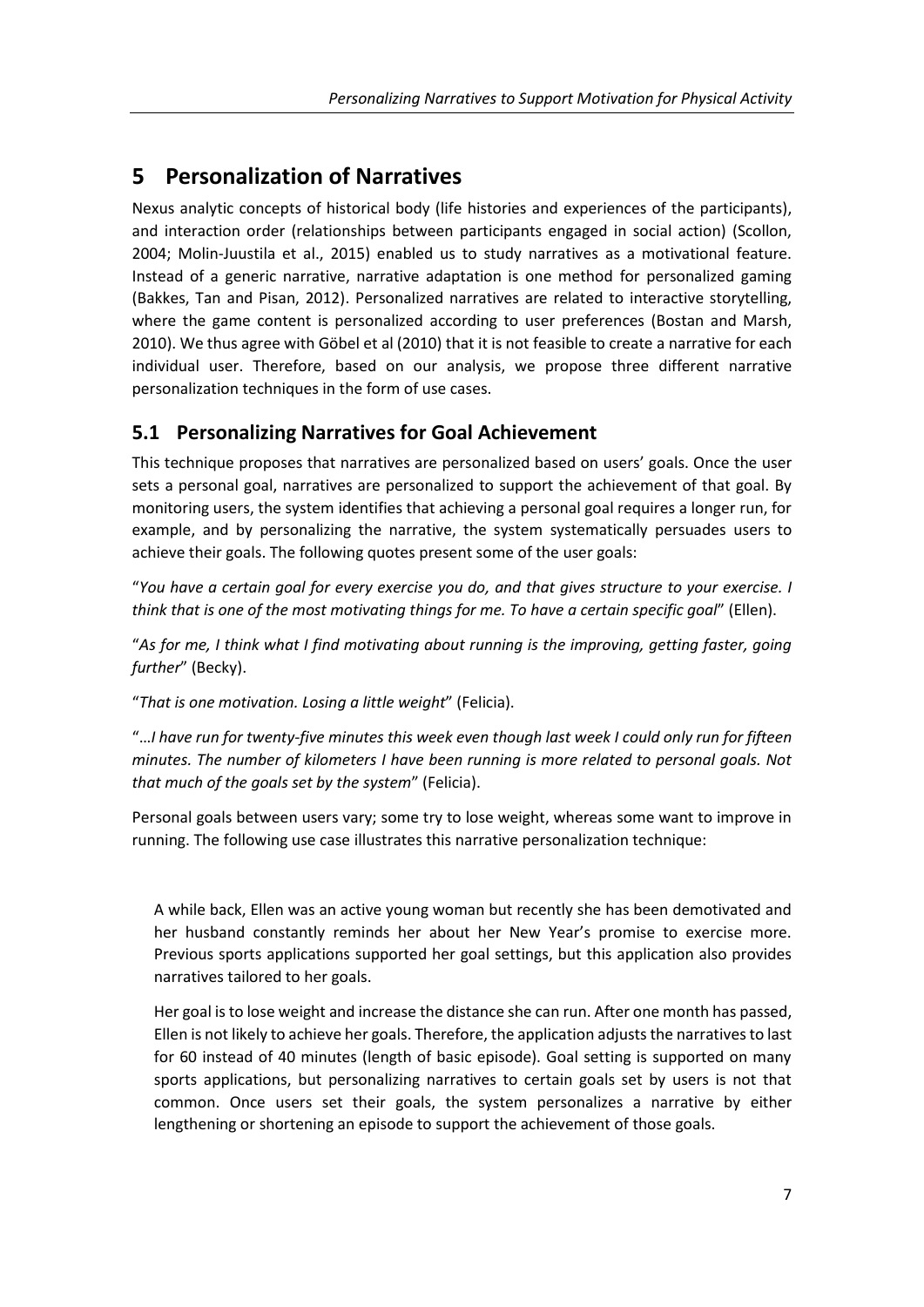## **5.2 Personalizing Gamification level of Narratives**

This technique proposes that gamification level is personalized. Some users preferred to passively listen to the narratives without game elements, whereas others would have liked more "playful" elements in the narratives, whether it was related to goal achievement, building a virtual base, or the integration of narratives into their surroundings:

"*Application did not succeed in motivating me because it was not actually interactive at all. I was expecting some interactivity related to achieving my goals*" (Ellen).

"*In the game, base can be improved, but improving that base has no effect on the missions or how the story goes on*" (Felicia).

"*Because I wanted to experience something I started to 'play the storyline', like when I heard that bandages or whatever were picked, I started to pick some leaves fallen from the trees*" (Debbie).

By personalizing gamification level, system could provide more (or less) gamification elements, tasks for users to complete for building the base, or provide "sub" missions that are integrated to certain locations and surroundings of the user. The following use case illustrates this technique:

Debbie has heard about *Zombies, Run!* from her friend Carla. Carla persuades her to try the applications and upon installing it, she is asked to set her location (Springfield) and level of gamification (high or low).

After a while, zombies are chasing her as she collects virtual bandages. Concurrently, in the narrative, there are facts integrated to Springfield, where zombies have captured the town hall. To rescue the town hall, she has to run intensively to the hall in order to expel the zombies. Debbie does this and the she is rewarded by getting an extra town hall badge that can be used in her virtual base also.

## **5.3 Personalizing Genre or Intensity of Narratives**

This technique proposes that the narrative genre is personalized based on users' preferences. Some users were willing to have more intense storylines, whereas others preferred milder ones. The following quotes present the ideas of genre based personalization:

"*You should have different storylines for other people as well, I could never imagine my mom going running with the zombies*" (Abbey).

"*There could be some adjusting in the storylines. You could for instance exclude the zombies or choose a different kind of narrative*" (Carla).

As zombies are 'the selling point' in the application, excluding the theme fully may not be appropriate. However, letting users personalize the intensity/genre of a storyline, from scary to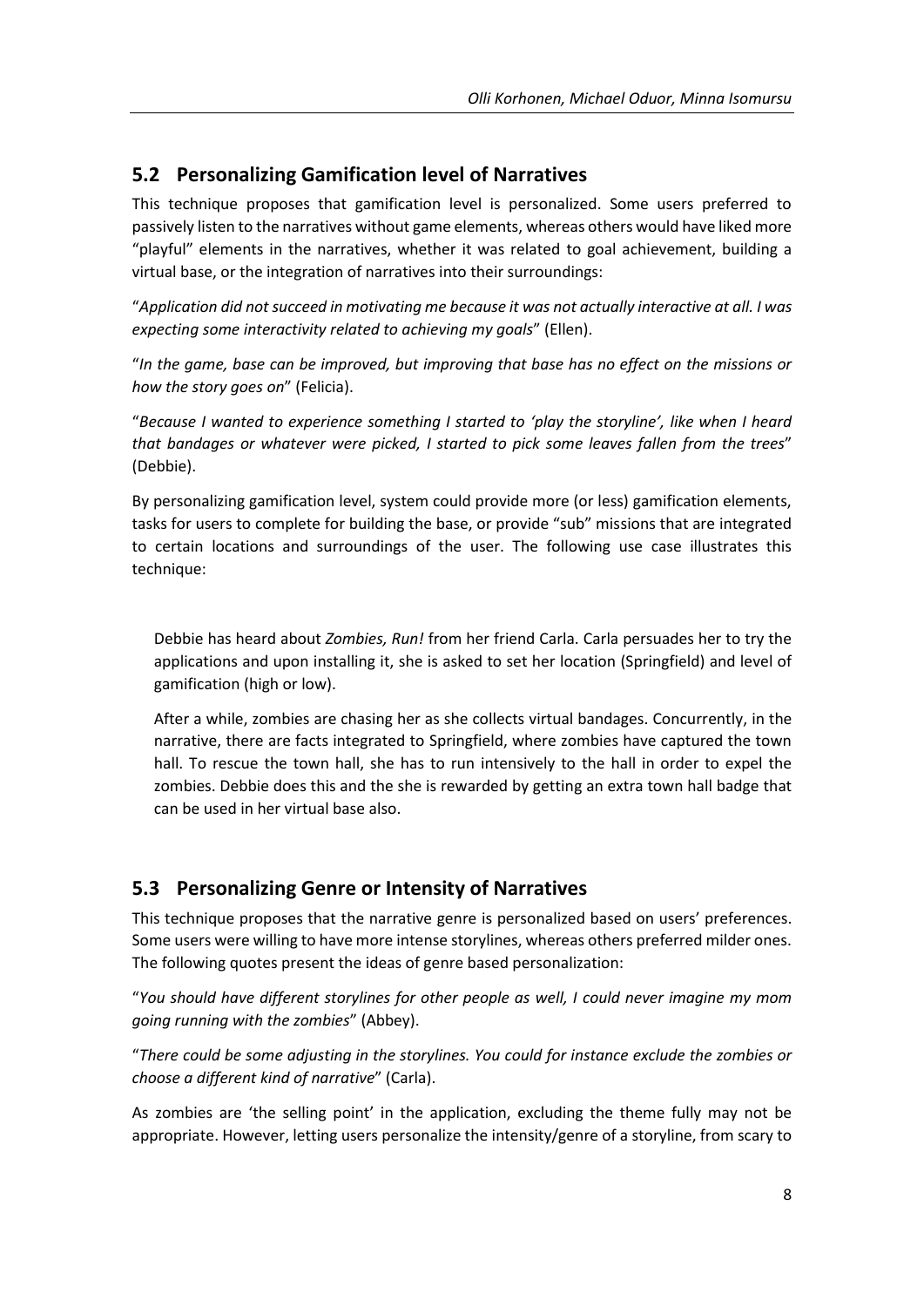light, could attract a wider audience to the narratives. The following use case illustrates this technique:

Felicia, is a true zombie freak who has been organizing annual zombie parades in her local area. She was an early adopter of the application and now she is listening to the narratives again, but with a new scary-mode on. As she jogs, the zombies are ultra-aggressive, and she loves it. This is something she wants to show to her sister.

As her sister Abbey tries the scary-mode, she does not like it and quits right away. She blames Felicia for even suggesting her to try that. Felicia calms her sister down and lets her know that the intensity can be adjusted. Switching it from 'scary' to 'light' she persuades Abbey to try the application again. Abbey decides to go for a jog and instead of an avalanche of zombies, just a few zombies appear and, some of them are even having a "vegetarian picnic" in the park. She enjoys the mode and agrees that it provides a joyful experience.

Personalizing narratives for different genres can consist of different levels of storylines. Some can be scary and involve personalization based on the difficulty level (Bakkes et al., 2012), where the run could end up with 'game over', if ultra-aggressive zombies catch the user. Vice versa, on the lighter storylines zombies are not aggressive at all.

# **6 Concluding Remarks**

Technology plays an important role in motivating people to exercise (Capel et al., 2015) and pervasive devices like smartphones can provide an accessible and personalized platform for applications supporting regular physical exercises (Kranz et al., 2013). In this study, the focus was on investigating the use of narratives as a motivational feature. Findings related to motivations and the role of technology are first discussed, and this is then followed by the use of narratives.

All participants exercised (some more than others) and had positive thoughts towards exercising. Although, their intentions to use exercise applications varied. Ahtinen et al. (2009) found that motivation to use exercise applications required both simultaneously enjoying to exercise and satisfaction with the application. In our study, not all participants were satisfied with the application's features and its technical stability which negatively influenced their intentions to use the application in future.

Staying healthy, socializing, and achieving certain goals are key factors that motivate young adults to be active (Capel et al., 2015). Social sharing was found not to be a key motivator, which is consistent with findings in Ahtinen et al. (2008), as most of the participants did not want to/feel the need to share their exercise logs with other people or on online social platforms. The participants were primarily motivated to exercise for health reasons and even though some did not exercise consistently, they considered exercise to be an important part of their overall wellbeing. All participants found goal setting and data tracking as good motivators for exercise. Some users preferred setting goals themselves, and others used the system-set goals. The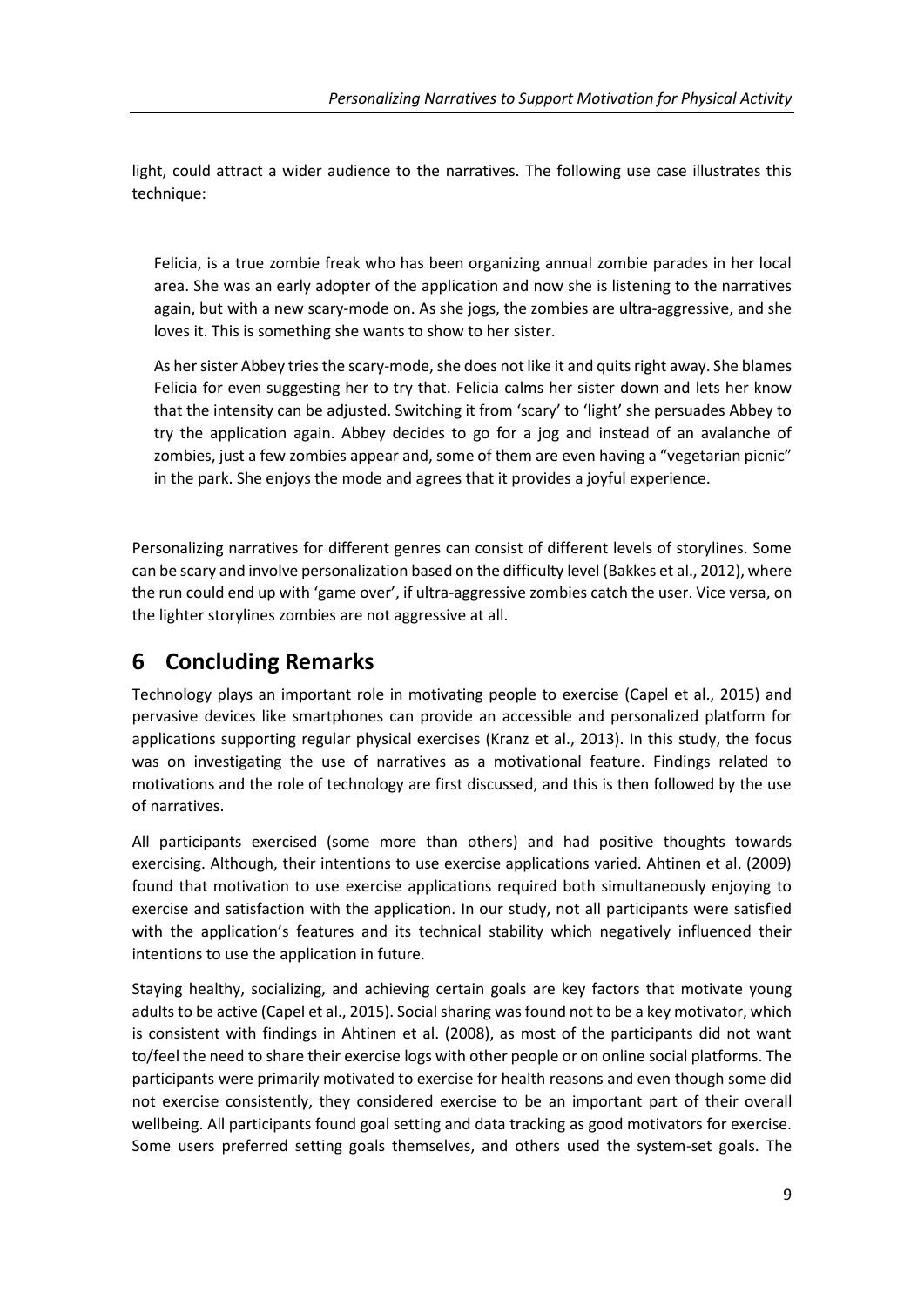system-set goals were considered by some to be challenging, whereas others felt that these goals did not match their own personal goals.

Gamification improves attitudes and enhances exercise (Goh and Razikin, 2015), and the gamification elements supporting goal setting and monitoring were appreciated by all participants. A recurring observation was that the gamified elements should better support the monitoring of pre-set or personalized goals, i.e. to better merge narrative elements of the application with individual's goals and their tracking.

Combining personalization strategies with persuasive systems rather than offering generic solutions has potential for better outcomes and can enhance users' experiences and achievement of their goals (Berkovsky, Freyne and Oinas-Kukkonen, 2012). However, support for personalization is still at a low level within these systems (Helf and Hlavacs, 2016). Personalizing narratives for each user may not be technically feasible (Göbel et al., 2010), but as users' motivations vary, personalization should be supported. In our study, three narrative personalization techniques were proposed to support users' motivation for physical activity.

The present study had a limited number of participants with relatively homogenous backgrounds. User experiences were collected using a focus group, participatory observation and semi-structured interviews. Our intention was not to focus on women only, but with snowball sampling, we ended up with such a homogenous user group. Furthermore, at the time we conducted the study, women were the most willing participants and not all of them were available to participate in all the data collection phases. Nevertheless, this provided us an opportunity to combine several qualitative data collection methods, and get detailed qualitative data, but sets limitations for the generalizability of the results as it was limited to a small group of Finnish users. Gender, age and cultural differences were also not considered in this study and therefore the findings cannot be assumed to be widely applicable to different contexts. With different application and users, results may differ. Nonetheless, the study highlights the importance of tailoring and personalization and presents ideas on how this can be done for different user groups.

In summary, technology for supporting motivation towards healthier lifestyles has remained a key topic in the fields of HCI and computer science. Development and evaluation of exercise applications with various features have been studied comprehensively. This study qualitatively analyzed the role of narratives to motivate people to exercise by using a nexus analytic approach. The focus was on user experiences related to an exercise application that utilized narratives to motivate users. Our study revealed that features like tracking and goal orientation did motivate users to exercise and so did narratives, however, their usage in wellbeing technology is still in its infancy. Personalization techniques have been used for setting personalized goals, or objectives, but in narratives, these techniques, are not widely studied. In this study, we have proposed three techniques (based on goals, gamification, and genre) for personalizing narratives.

#### **References**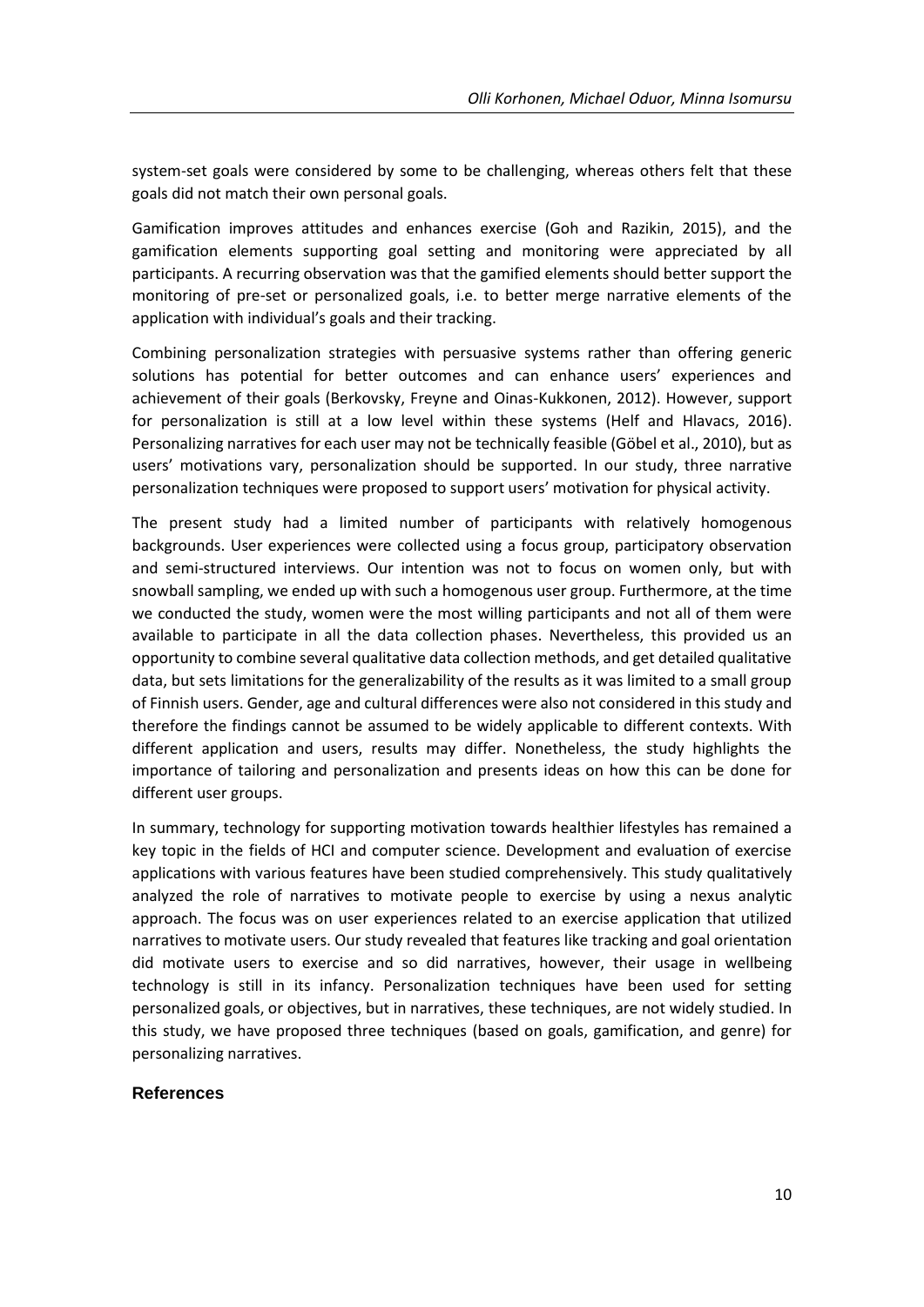- Ahtinen, A., Isomursu, M., Huhtala, Y., Kaasinen, J., Salminen, J., & Häkkilä, J. (2008). Tracking outdoor sports–user experience perspective. *Ambient intelligence* (pp. 192-209) Springer. DOI: 10.1007/978-3-540-89617-3\_13
- Ahtinen, A., Isomursu, M., Mukhtar, M., Mäntyjärvi, J., Häkkilä, J., & Blom, J. (2009). Designing social features for mobile and ubiquitous wellness applications. *Proceedings of the 8th International Conference on Mobile and Ubiquitous Multimedia,* 12. DOI: 10.1145/1658550.1658562
- Bakkes, S., Tan, C.T., & Pisan, Y. (2012). Personalised gaming: A motivation and overview of literature. *Proceedings of the 8th Australasian Conference on Interactive Entertainment: Playing the System,* 4. DOI: 10.1145/2336727.2336731
- Berkovsky, S., Freyne, J., & Oinas-Kukkonen, H. (2012). Influencing individually: Fusing personalization and persuasion. *ACM Transactions on Interactive Intelligent Systems (TiiS), 2*(2), 9. DOI: 10.1145/2209310.2209312
- Bostan, B., & Marsh, T. (2010). The 'interactive'of interactive storytelling: Customizing the gaming experience. *International Conference on Entertainment Computing,* 472-475. DOI: 10.1007/978-3-642-15399-0\_63
- Buttussi, F., Chittaro, L., & Nadalutti, D. (2006). Bringing mobile guides and fitness activities together: A solution based on an embodied virtual trainer. *Proceedings of the 8th Conference on Human-Computer Interaction with Mobile Devices and Services,* 29-36. DOI: 10.1145/1152215.1152222
- Campbell, T., Ngo, B., & Fogarty, J. (2008). Game design principles in everyday fitness applications. *Proceedings of the 2008 ACM Conference on Computer Supported Cooperative Work,* 249-252. DOI: 10.1145/1460563.1460603
- Capel, T., Schnittert, J.F., Snow, S., & Vyas, D. (2015). Exploring motivations of young adults to participate in physical activities. *Proceedings of the 33rd Annual ACM Conference Extended Abstracts on Human Factors in Computing Systems,* 1409-1414. DOI: 10.1145/2702613.2732800
- Consolvo, S., Everitt, K., Smith, I., & Landay, J.A. (2006). Design requirements for technologies that encourage physical activity. *Proceedings of the SIGCHI Conference on Human Factors in Computing Systems,* 457-466. DOI: 10.1145/1124772.1124840
- Consolvo, S., McDonald, D.W., & Landay, J.A. (2009). Theory-driven design strategies for technologies that support behavior change in everyday life. *Proceedings of the SIGCHI Conference on Human Factors in Computing Systems,* 405-414. DOI: 10.1145/1518701.1518766
- Deterding, S., Dixon, D., Khaled, R., & Nacke, L. (2011). From game design elements to gamefulness: Defining gamification. *Proceedings of the 15th International Academic MindTrek Conference: Envisioning Future Media Environments,* 9-15. DOI: 10.1145/2181037.2181040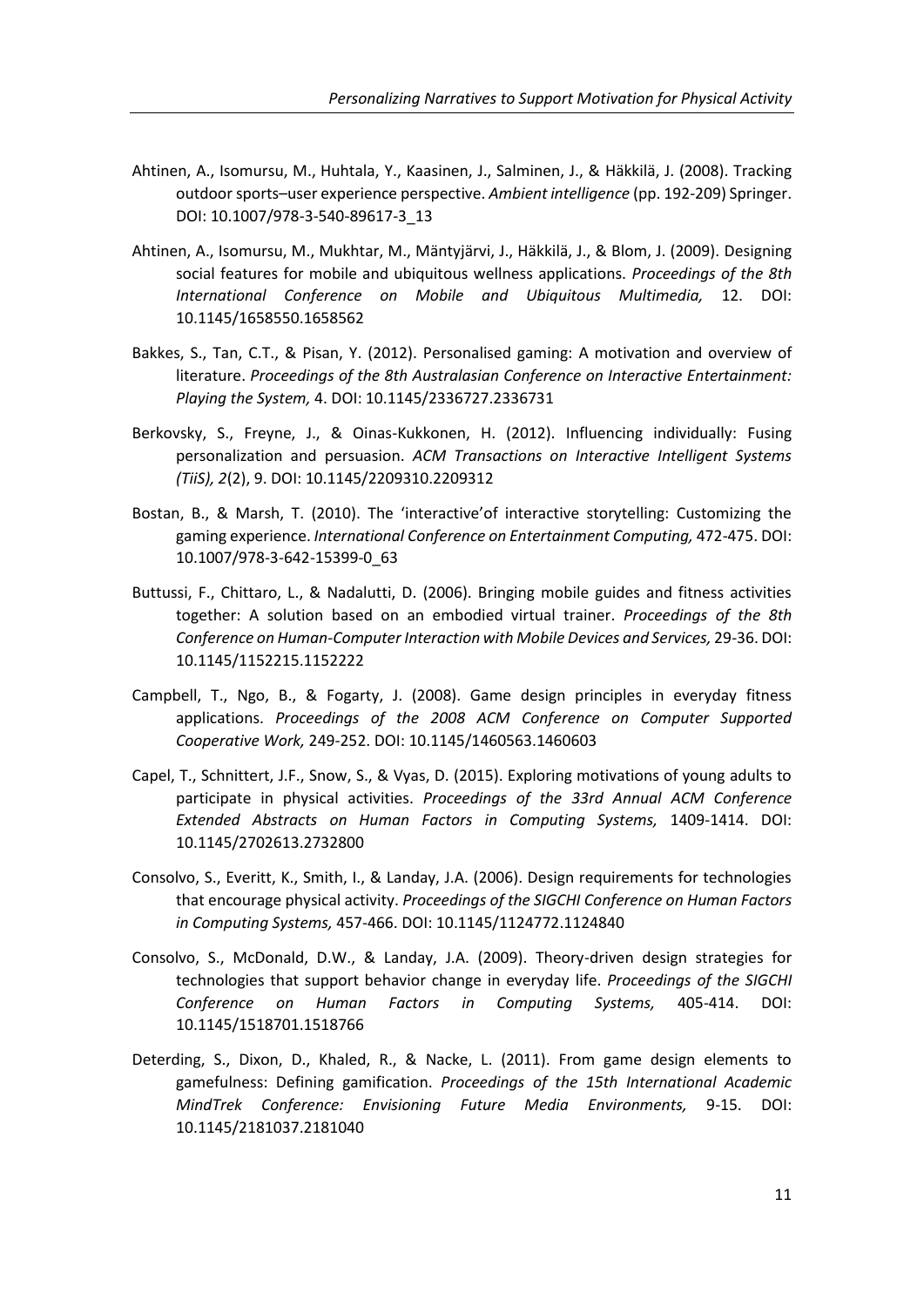- Eklund, L. (2015). Bridging the online/offline divide: The example of digital gaming. *Computers in Human Behavior, 53*, 527-535. DOI: 10.1016/j.chb.2014.06.018
- Forlizzi, J., & Battarbee, K. (2004). Understanding experience in interactive systems. *Proceedings of the 5th Conference on Designing Interactive Systems: Processes, Practices, Methods, and Techniques,* 261-268. DOI: 10.1145/1013115.1013152
- Fritz, T., Huang, E.M., Murphy, G.C., & Zimmermann, T. (2014). Persuasive technology in the real world: A study of long-term use of activity sensing devices for fitness. *Proceedings of the SIGCHI Conference on Human Factors in Computing Systems,* 487-496. DOI: 10.1145/2556288.2557383
- Goh, D.H., & Razikin, K. (2015). Is gamification effective in motivating exercise? *Humancomputer interaction: Interaction technologies* (pp. 608-617) Springer. DOI: 10.1007/978- 3-319-20916-6\_56
- Göbel, S., Wendel, V., Ritter, C., & Steinmetz, R. (2010). Personalized, adaptive digital educational games using narrative game-based learning objects. *International Conference on Technologies for E-Learning and Digital Entertainment,* 438-445. DOI: 10.1007/978-3- 642-14533-9\_45
- Häkkilä, J., Colley, A., Inget, V., Alhonsuo, M., & Rantakari, J. (2015). Exploring digital service concepts for healthy lifestyles. *Design, user experience, and usability: Design discourse* (pp. 470-480) Springer. DOI: 10.1007/978-3-319-20886-2\_44
- Helf, C., & Hlavacs, H. (2016). Apps for life change: Critical review and solution directions. *Entertainment Computing, 14*, 17-22. DOI: 10.1016/j.entcom.2015.07.001
- Johnson, D., Deterding, S., Kuhn, K.A., Staneva, A., Stoyanov, S., & Hides, L. (2016). Gamification for health and wellbeing: A systematic review of the literature. *Internet Interventions*, *6*, 89-106. DOI: 10.1016/j.invent.2016.10.002
- Kranz, M., Möller, A., Hammerla, N., Diewald, S., Plötz, T., Olivier, P., & Roalter, L. (2013). The mobile fitness coach: Towards individualized skill assessment using personalized mobile devices. *Pervasive and Mobile Computing, 9*(2), 203-215. DOI: 10.1016/j.pmcj.2012.06.002
- Maitland, J., & Siek, K.A. (2009). Technological approaches to promoting physical activity. *Proceedings of the 21st Annual Conference of the Australian Computer-Human Interaction Special Interest Group: Design: Open 24/7,* 277-280. DOI: 10.1145/1738826.1738873
- Molin-Juustila, T., Kinnula, M., Iivari, N., Kuure, L., & Halkola, E. (2015). Multiple voices in ICT design with children–a nexus analytical enquiry. *Behaviour & Information Technology, 34*(11), 1079-1091. DOI: 10.1080/0144929X.2014.1003327
- Oinas-Kukkonen, H. (2013). A foundation for the study of behavior change support systems. *Personal and Ubiquitous Computing, 17*(6), 1223-1235. DOI: 10.1007/s00779-012-0591-5